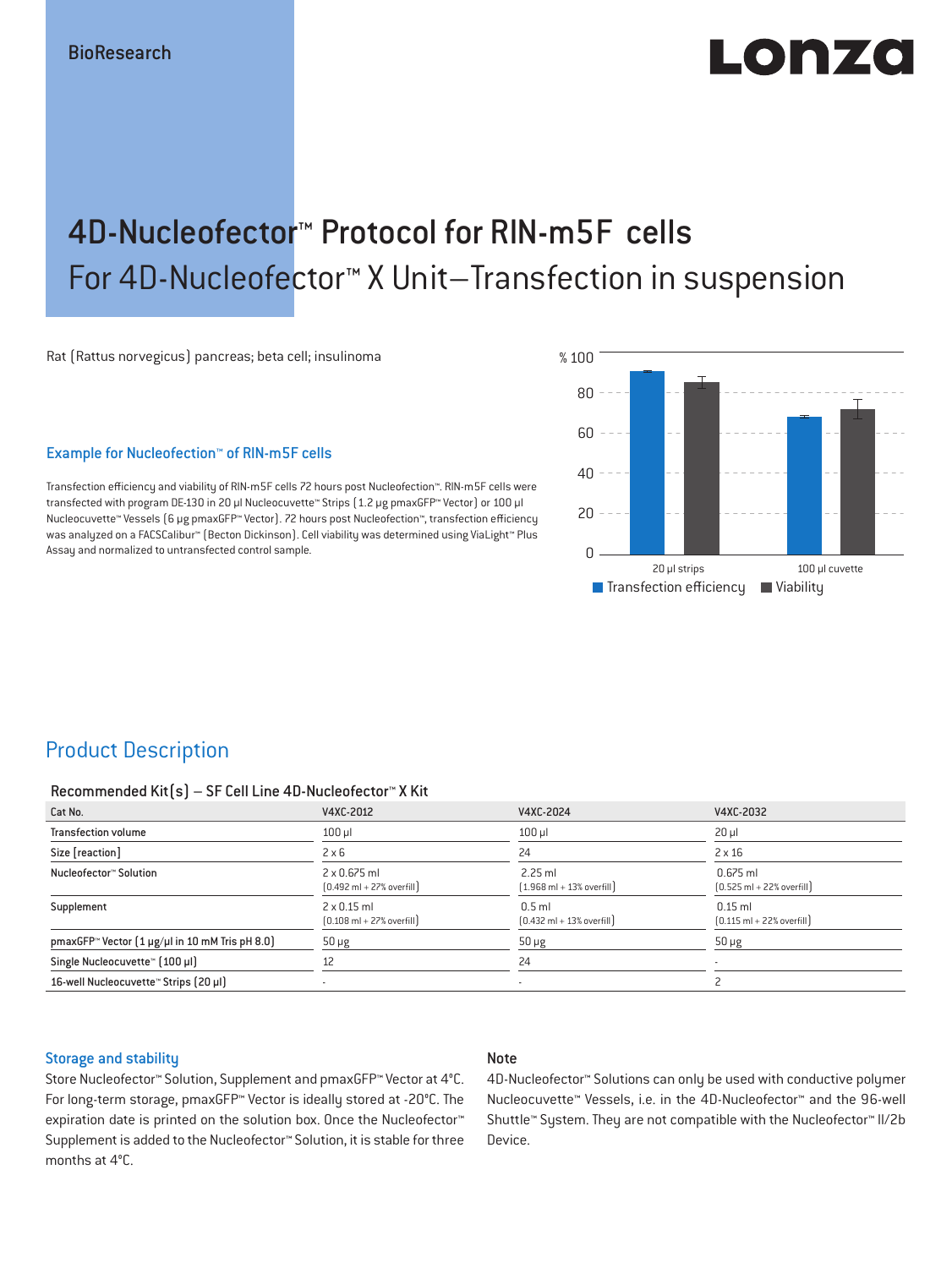## Required Material

#### Note

Please make sure that the entire supplement is added to the Nucleofector™ Solution prior to use. For preparing aliquots, mix Nucleofector™ Solution and Supplement in a ratio of 4.5 : 1 (see Table 1).

- 4D-Nucleofector™ System (4D-Nucleofector™ Core and X Unit)
- Supplemented 4D-Nucleofector™ Solution at room temperature
- Supplied 100 µl single Nucleocuvette™ or 20 µl 16-well Nucleocuvette™ Strips
- Compatible tips for 20 µl Nucleocuvette™ Strips: epT.I.P.S. [US/ CDN: Eppendorf North America, Cat. No. 2491.431, Rest of World: Eppendorf AG, Cat. No. 0030073.266], Matrix TallTips™ [Matrix Technologies Corp., Cat. No. 7281] or LTS Tips [Rainin Instrument, LLC, Cat. No. SR-L10F, SR/SS-L250S, SR/SS-L300S]. Before using other types of pipette tips, please ensure they reach the bottom of the Nucleocuvette™ wells without getting stuck
- Supplied pmaxGFP™ Vector, stock solution 1 μg/μl

#### **Note**

When using pmaxGFP<sup>™</sup> Vector as positive control, dilute the stock solution to an appropriate working concentration that allows pipetting of the recommended amounts per sample (see Table 3). Make sure that the volume of substrate solution added to each sample does not exceed 10% of the total reaction volume (2 μl for 20 μl reactions; 10 μl for 100 μl reactions).

- Substrate of interest, highly purified, preferably by using endotoxin-free kits; A260:A280 ratio should be at least 1.8
- Cell culture plates of your choice
- For detaching cells: Trypsin/EDTA [Lonza; Cat. No. 17-161E] and supplemented culture medium or PBS/0.5% BSA.
- Culture medium: RPMI-1640 [Lonza; Cat. No. 12-702F] supplemented with 10% calf serum (FCS), and 100 µg/ml Streptomycin Sulfate, 100 U/ml Penicillin and 0.25 µg/ml Amphotericin B [Lonza; Cat. No. 17-745E]
- Prewarm appropriate volume of culture medium to 37°C (see Table 2)
- Appropriate number of cells/sample (see Table 3)

## 1. Pre Nucleofection™

#### Cell culture recommendations

- 1.1 Replace media every  $2 3$  days. Cells are loose for  $2 3$  days after plating. Do not fluid change during this time. Just add new medium.
- 1.2 Passage cells at  $60 70\%$  confluency. (About twice per week)
- 1.3 Seed out  $4 \times 10^4$  cells/cm<sup>2</sup>
- 1.4 Subculture  $2 3$  days before Nucleofection<sup>®</sup> with a ratio of  $1:3 - 1:6$ .
- 1.5 Optimal confluency for Nucleofection™:  $60 70%$ . Higher cell densities may cause lower Nucleofection™ Efficiencies

#### **Trypsinization**

- 1.6 Remove media from the cultured cells and wash cells once with an appropriate volume of PBS
- 1.7 For harvesting, incubate the cells ~5 minutes at 37°C with an appropriate volume of indicated trypsinization reagent (please see required material)
- 1.8 Neutralize trypsinization reaction with supplemented culture medium or PBS/0.5% BSA once the majority of the cells (>90 %) have been detached

## 2. Nucleofection™

For Nucleofection™ Sample contents and recommended Nucleofector™ Program, please refer to Table 3.

- 2.1 Please make sure that the entire supplement is added to the Nucleofector™ Solution
- 2.2 Start 4D-Nucleofector™ System and create or upload experimental parameter file (for details see device manual)
- 2.3 Select/Check for the appropriate Nucleofector™ Program (see Table 3)
- 2.4 Prepare cell culture plates by filling appropriate number of wells with desired volume of recommended culture media (see Table 2) and pre-incubate/equilibrate plates in a humidified 37°C/5% CO<sub>2</sub> incubator
- 2.5 Pre-warm an aliquot of culture medium to 37°C (see Table 2)
- 2.6 Prepare plasmid DNA or pmaxGFP™ Vector or siRNA (see Table 3)
- 2.7 Harvest the cells by trypsinization (please see  $1.6 1.8$ )
- 2.8 Count an aliquot of the cells and determine cell density
- 2.9 Centrifuge the required number of cells (see Table 3) at 90xg for 10 minutes at room temperature. Remove supernatant completely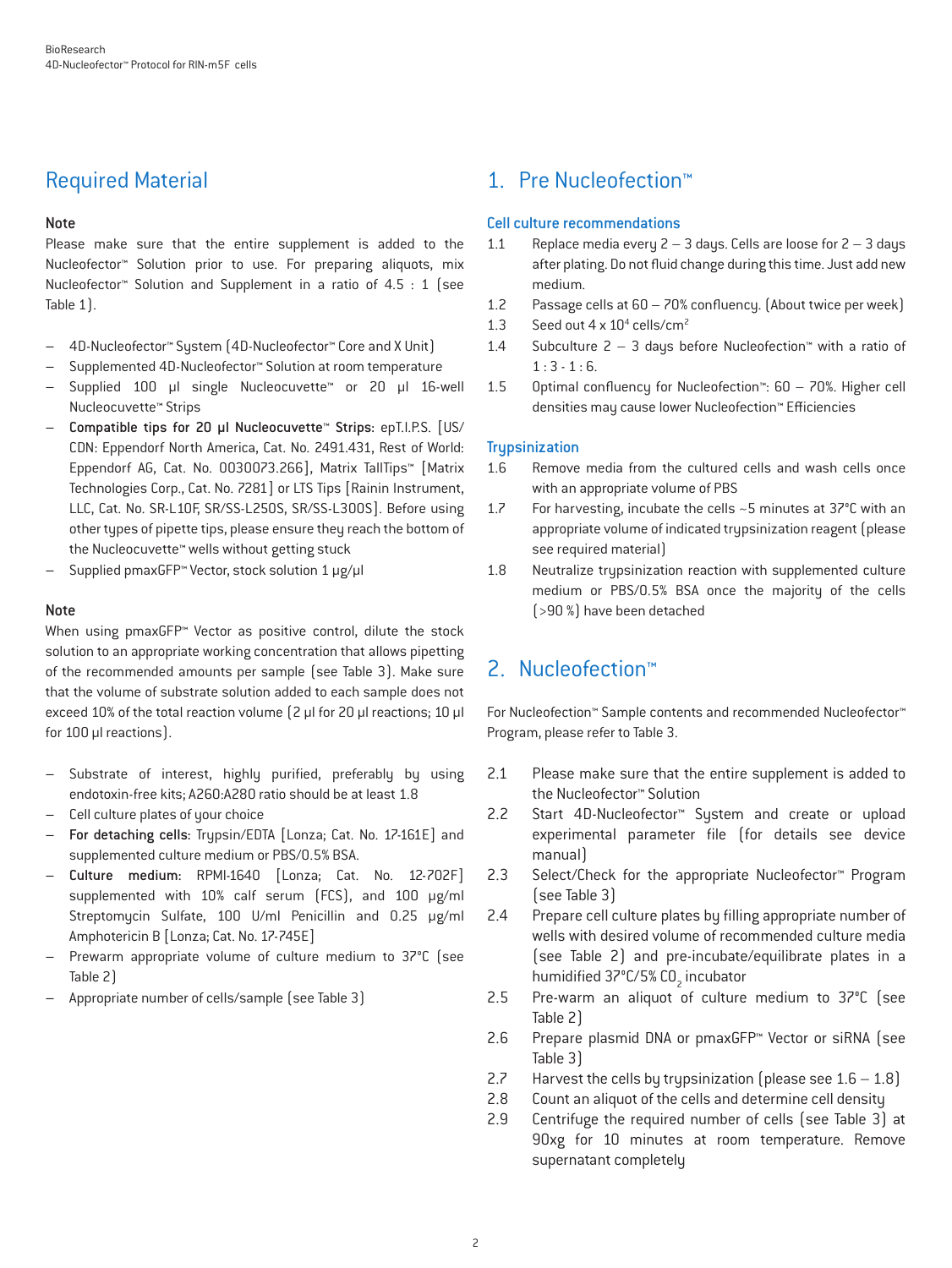- 2.10 Resuspend the cell pellet carefully in room temperature 4D- Nucleofector™ Solution (see Table 3)
- 2.11 Prepare mastermixes by dividing cell suspension according to number of substrates
- 2.12 Add required amount of substrates to each aliquot  $(max. 10%$  of final sample volume $)$
- 2.13 Transfer mastermixes into the Nucleocuvette™ Vessels

#### Note

As leaving cells in Nucleofector™ Solution for extended periods of time may lead to reduced transfection efficiency and viability it is important to work as quickly as possible. Avoid air bubbles while pipetting

- 2.14 Gently tap the Nucleocuvette™ Vessels to make sure the sample covers the bottom of the cuvette
- 2.15 Place Nucleocuvette™ Vessel with closed lid into the retainer of the 4D-Nucleofector™ X Unit. Check for proper orientation of the Nucleocuvette™ Vessel
- 2.16 Start Nucleofection™ Process by pressing "Start" on the display of the 4D-Nucleofector™ Core Unit (for details, please refer to the device manual)
- 2.17 After run completion, carefully remove the Nucleocuvette™ Vessel from the retainer
- 2.18 Resuspend cells with pre-warmed medium (for recommended volumes see Table 2). Mix cells by gently pipetting up and down two to three times. When working with the 100 µl Nucleocuvette™ use the supplied pipettes and avoid repeated aspiration of the sample
- 2.19 Plate desired amount of cells in culture system of your choice (for recommended volumes see Table 2).

## 3. Post Nucleofection™

3.1 Incubate the cells in humidified  $37^{\circ}$ C/5% CO<sub>2</sub> incubator until analysis. Gene expression or down regulation, respectively, is often detectable after only 4 – 8 hours

## Additional Information

For an up-to-date list of all Nucleofector™ References, please refer to: www.lonza.com/nucleofection-citations

For more technical assistance, contact our Scientific Support Team:

#### USA /Canada

Phone: 800 521 0390 (toll-free) Fax: 301 845 8338 E-mail: scientic.support@lonza.com

#### Europe and Rest of World

Phone: +49 221 99199 400 Fax: +49 221 99199 499 E-mail: scientific.support.eu@lonza.com

#### Lonza Cologne GmbH

50829 Cologne, Germany

Please note that the Nucleofector™ Technology is not intended to be used for diagnostic purposes or for testing or treatment in humans.

The Nucleofector™ Technology, comprising Nucleofection™ Process, Nucleofector™ Device, Nucleofector™ Solutions, Nucleofector ™ 96-well Shuttle™ System and 96-well Nucleocuvette™ plates and modules is covered by patent and/or patent-pending rights owned by Lonza Cologne GmbH.

Nucleofector, Nucleofection, 4D-Nucleofector, Nucleocuvette and maxGFP are registered trademarks of the Lonza Cologne GmbH in Germany and/or U.S. and/or other countries.

Other product and company names mentioned herein are the trademarks of their respective owners.

This kit contains a proprietary nucleic acid coding for a proprietary copepod fluorescent protein intended to be used as a positive control with this Lonza product only. Any use of the proprietary nucleic acid or protein other than as a positive control with this Lonza product is strictly prohibited. USE IN ANY OTHER APPLICATION REQUIRES A LICENSE FROM EVROGEN. To obtain such a license, please contact Evrogen at license@evrogen. com.

The CMV promoter is covered under U.S. Patents 5,168,062 and 5,385,839 and its use is permitted for research purposes only. Any other use of the CMV promoter requires a license from the University of Iowa Research Foundation, 214 Technology Innovation Center, Iowa City, IA 52242.

Unless otherwise noted, all trademarks herein are marks of the Lonza Group or its affiliates. The information contained herein is believed to be correct and corresponds to the latest state of scientific and technical knowledge. However, no warranty is made, either expressed or implied, regarding its accuracy or the results to be obtained from the use of such information and no warranty is expressed or implied concerning the use of these products. The buyer assumes all risks of use and/or handling. Any user must make his own determination and satisfy himself that the products supplied by Lonza Group Ltd or its affiliates and the information and recommendations given by Lonza Group Ltd or its affiliates are (i) suitable for intended process or purpose, (ii) in compliance with environmental, health and safety regulations, and (iii) will not infringe any third party's intellectual property rights.

© 2015 Lonza. All rights reserved. D4XC-2024\_2015-07